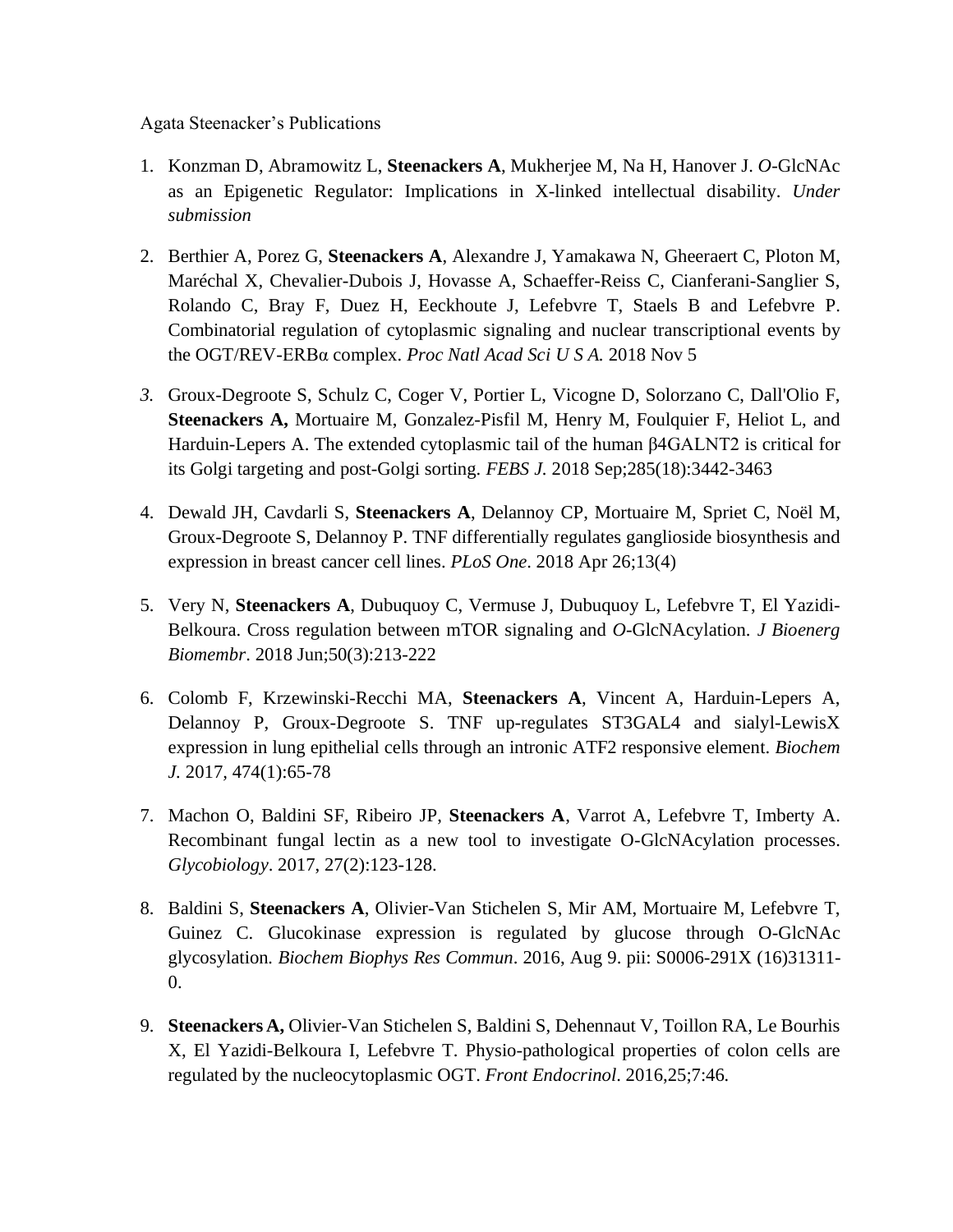- 10. Vercoutter-Edouart AS, Yazidi-Belkoura IE, Guinez C, Baldini S, Leturcq M, Mortuaire M, Mir AM, **Steenackers A**, Dehennaut V, Pierce A, Lefebvre T. Detection and identification of O-GlcNAcylated proteins by proteomic approaches. *[Proteomics.](http://www.ncbi.nlm.nih.gov.gate1.inist.fr/pubmed/25429863)* 2015, 15(5-6):1039-50.
- 11. Julien S, Bobowski M, **Steenackers A**, Le Bourhis X, Delannoy P. How Do Gangliosides Regulate RTKs Signaling? *Cells* 2013, 2:751-767.
- 12. [Hottin](http://www.ncbi.nlm.nih.gov.gate1.inist.fr/pubmed?term=Hottin%20A%5BAuthor%5D&cauthor=true&cauthor_uid=23740878) A, [Wright](http://www.ncbi.nlm.nih.gov.gate1.inist.fr/pubmed?term=Wright%20DW%5BAuthor%5D&cauthor=true&cauthor_uid=23740878) DW, **[Steenackers](http://www.ncbi.nlm.nih.gov.gate1.inist.fr/pubmed?term=Steenackers%20A%5BAuthor%5D&cauthor=true&cauthor_uid=23740878) A**, [Delannoy](http://www.ncbi.nlm.nih.gov.gate1.inist.fr/pubmed?term=Delannoy%20P%5BAuthor%5D&cauthor=true&cauthor_uid=23740878) P, [Dubar](http://www.ncbi.nlm.nih.gov.gate1.inist.fr/pubmed?term=Dubar%20F%5BAuthor%5D&cauthor=true&cauthor_uid=23740878) F, [Biot](http://www.ncbi.nlm.nih.gov.gate1.inist.fr/pubmed?term=Biot%20C%5BAuthor%5D&cauthor=true&cauthor_uid=23740878) C, [Davies](http://www.ncbi.nlm.nih.gov.gate1.inist.fr/pubmed?term=Davies%20GJ%5BAuthor%5D&cauthor=true&cauthor_uid=23740878) GJ, [Behr](http://www.ncbi.nlm.nih.gov.gate1.inist.fr/pubmed?term=Behr%20JB%5BAuthor%5D&cauthor=true&cauthor_uid=23740878) JB. α-L-Fucosidase Inhibition by Pyrrolidine-Ferrocene Hybrids: Rationalization of Ligand-Binding Properties by Structural Studies. *[Chemistry.](http://www.ncbi.nlm.nih.gov.gate1.inist.fr/pubmed/23740878)* 2013, 15;19(29):9526-33.
- 13. Martinez P, Vergoten G, Colomb F, Bobowski M, **Steenackers A**, Carpentier M, Allain F, Delannoy P, Julien S. Over-sulfated glycosaminoglycans are alternative selectin ligands: insights into molecular interactions and possible role in breast cancer metastasis. *[Clin](http://www.ncbi.nlm.nih.gov.gate1.inist.fr/pubmed/23739843) Exp [Metastasis.](http://www.ncbi.nlm.nih.gov.gate1.inist.fr/pubmed/23739843)* 2013 Jun 6.
- 14. Bobowski M, Vincent A, **Steenackers A**, Colomb F, Van Seuningen I, Julien S, Delannoy P. Estradiol represses the G<sub>D3</sub> synthase gene *ST8SIA1* expression in breast cancer by preventing NFκB binding to *ST8SIA1* promoter. *Plos One.* 2013, 23;8(4):e62559
- 15. **Steenackers A**, Vanbeselaere J, Cazet A, Bobowski M, Rombouts Y, Colomb F, Le Bourhis X, Guérardel Y, Delannoy P. Accumulation of Unusual Gangliosides GQ3 and GP3 in Breast Cancer Cells Expressing the GD3 Synthase. *Molecules*. 2012, **17**: 9559-72.
- 16. Colomb F, Krzewinski-Recchi MA, El Machhour F, Mensier E, Jaillard S, **Steenackers A**, Harduin-Lepers A, Lafitte JJ, Delannoy P, Groux-Degroote S. TNF regulates sialyl-Lewis(x) and 6-sulfo-sialyl-Lewis(x) expression in human lung through up-regulation of ST3GAL4 transcript isoform BX. *Biochimie*. 2012, **94**: 2045-53.
- 17. Hottin A, Dubar F, **Steenackers A**, Delannoy P, Biot C, Behr JB. Iminosugar-ferrocene conjugates as potential anticancer agents. *Org Biomol Chem*. 2012, **10**: 5592-7.
- 18. Bobowski M, Cazet A, **Steenackers A,** Delannoy P. Role of Complex Gangliosides in Cancer. *Carbohydr. Chem*. 2012, **37**, 1-20. Review.
- 19. Cazet A, Bobowski M, Rombouts Y, Lefebvre J, **Steenackers A**, Popa I, Guérardel Y, Le Bourhis X, Tulasne D, Delannoy P. The ganglioside G(D2) induces the constitutive activation of c-Met in MDA-MB-231 breast cancer cells expressing the G(D3) synthase. *Glycobiology*. 2012, 22: 806-16.